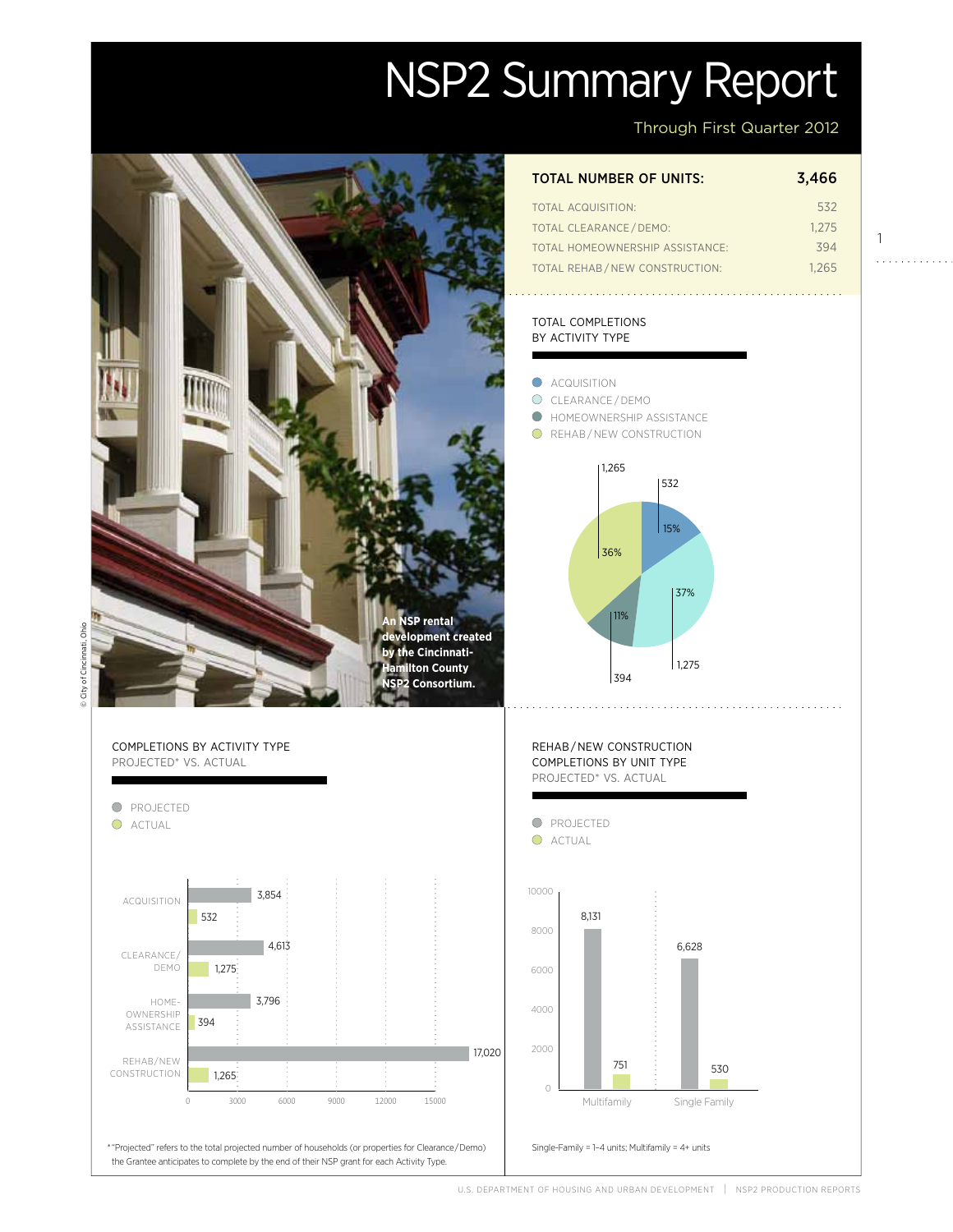#### COMPLETED UNITS BY ACTIVITY TYPE and national objectives

п

 $\mathbb{R}^2$ 

|                                   |                                | CLEARANCE/     | HOME-<br>OWNERSHIP | REHAB/<br><b>NEW</b>                  |                                  |  |
|-----------------------------------|--------------------------------|----------------|--------------------|---------------------------------------|----------------------------------|--|
| GRANTEE                           | <b>ACQUISITION</b>             | DEMO           | ASSISTANCE         | CONSTRUCTION                          | TOTAL                            |  |
| Alameda County, CA                | 17                             |                |                    |                                       | 17                               |  |
| LH25                              | $\overline{O}$                 |                |                    |                                       | $\mathbf{O}$                     |  |
| LMMI                              | 17                             |                |                    |                                       | 17                               |  |
| Boston, MA                        | 1                              | 0              | $\mathbf 0$        | 16                                    | 17                               |  |
| <b>LH25</b><br>LMMI               | $\overline{O}$<br>$\mathbf{1}$ | $\overline{O}$ | $\circ$            | 11<br>5                               | 11<br>6                          |  |
| Camden Redevelopment              |                                |                |                    |                                       |                                  |  |
| Agency                            |                                | $\overline{0}$ | $\mathbf 0$        | 33                                    | 33                               |  |
| LH25<br>LMMI                      |                                | $\overline{O}$ | $\overline{0}$     | 33<br>$\overline{0}$                  | 33<br>$\mathbf{0}$               |  |
|                                   |                                |                |                    |                                       |                                  |  |
| Center for Community<br>Self Help | $\mathbf{0}$                   |                |                    | 41                                    | 41                               |  |
| <b>LH25</b>                       | $\overline{O}$                 |                |                    | 25                                    | 25                               |  |
| <b>LMMI</b>                       | $\Omega$                       |                |                    | 16                                    | 16                               |  |
| Chicago, IL                       |                                | 1              |                    | $\mathbf 0$                           | 1                                |  |
| LH25<br><b>LMMI</b>               |                                | $\overline{1}$ |                    | $\overline{O}$<br>$\overline{0}$      | $\overline{0}$<br>$\mathbf{1}$   |  |
| Chicanos Por La Causa, Inc.       | $\mathbf{0}$                   | 0              | 20                 | 288                                   | 308                              |  |
| LH25                              | $\overline{O}$                 | $\overline{0}$ | $\,8\,$            | 161                                   | 169                              |  |
| LMMI                              | $\overline{O}$                 | $\overline{O}$ | 12                 | 127                                   | 139                              |  |
| City of Little Rock               |                                | 0              | $\mathbf 0$        | 4                                     | 4                                |  |
| <b>LH25</b><br>LMMI               |                                | $\overline{O}$ | $\overline{0}$     | $\overline{\phantom{a}}$<br>3         | 1<br>$\overline{3}$              |  |
| .                                 |                                |                |                    |                                       |                                  |  |
| City of Reno<br>Housing Authority | $\mathbf 0$                    |                |                    | 76                                    | 76                               |  |
| LH25                              | $\overline{O}$                 |                |                    | 60                                    | 60                               |  |
| <b>LMMI</b>                       | $\overline{O}$                 |                |                    | 16                                    | 16                               |  |
| City of Sarasota                  | 42                             | 2              |                    | $\mathbf 0$                           | 44                               |  |
| <b>LH25</b><br>LMMI               | 21<br>21                       | $\overline{2}$ |                    | $\mathsf{O}\xspace$<br>$\overline{0}$ | 21<br>23                         |  |
| .<br>Columbus, OH                 |                                | 0              |                    | 16                                    | $\sim 100$ km $^{-1}$<br>16      |  |
| LH25<br>LMMI                      |                                | $\overline{0}$ |                    | $\overline{7}$<br>$\mathcal{G}$       | $\overline{7}$<br>$\overline{9}$ |  |
| .<br>Cuyahoga County Land         |                                |                |                    |                                       |                                  |  |
| Reutilization Corporation         |                                | 373            |                    | 17                                    | 390                              |  |
| LH25<br>LMM                       |                                | 373            |                    | $\mathsf{O}\xspace$<br>$17\,$         | $\mathbf 0$<br>390               |  |
|                                   |                                |                |                    |                                       |                                  |  |

2

. . . . . . . . . . . .

LH25 = Low Income Set Aside (< 50% AMI); LMMI = Low, Moderate, Middle Income (51%–120% AMI); "0" indicates a projected activity with no reported completions; blank columns indicate an activity type which was not selected by the grantee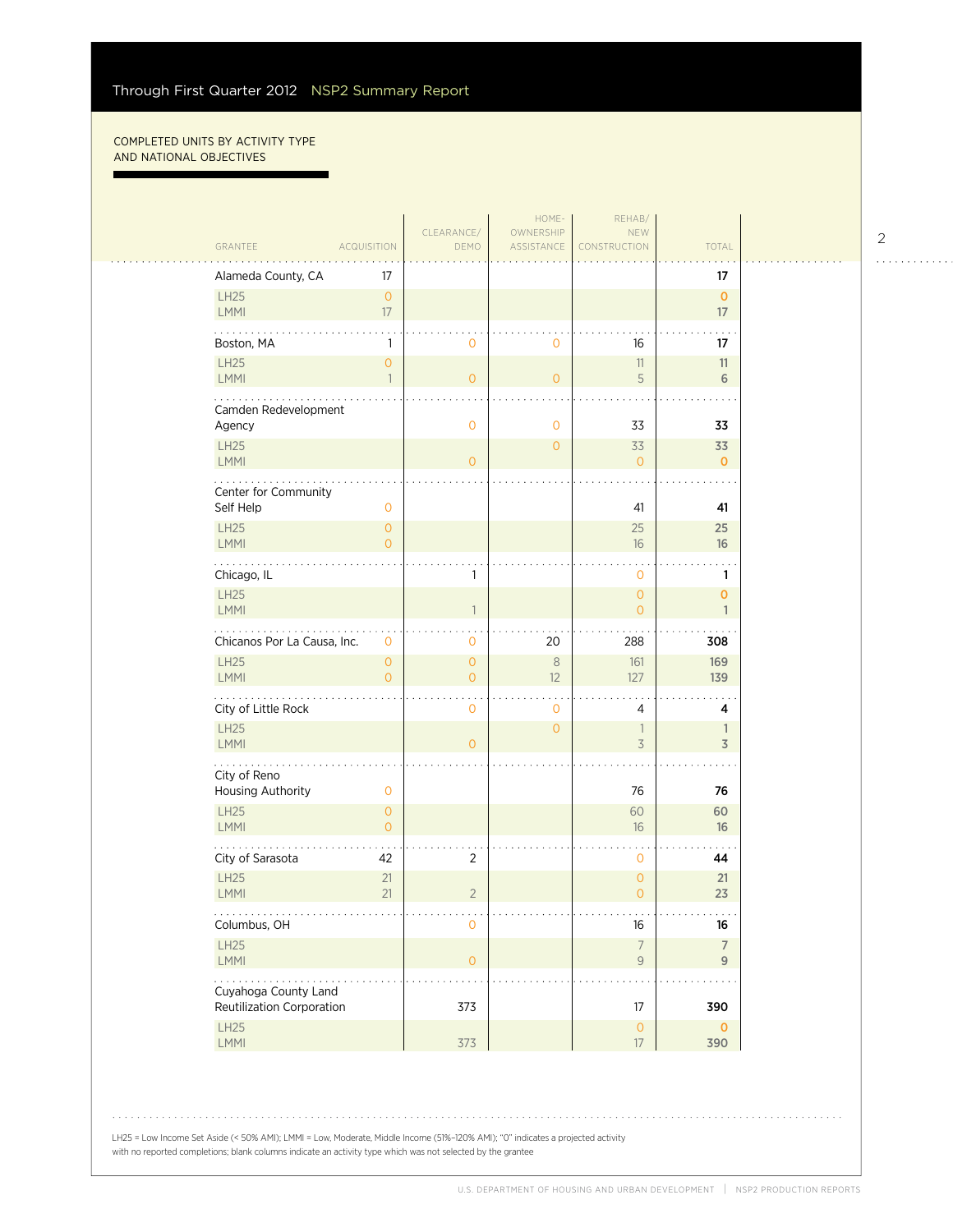### COMPLETED UNITS BY ACTIVITY TYPE and national objectives (Continued)

|                                             |                              | CLEARANCE/                            | HOME-<br>OWNERSHIP           | REHAB/<br><b>NEW</b>                |                               |
|---------------------------------------------|------------------------------|---------------------------------------|------------------------------|-------------------------------------|-------------------------------|
| GRANTEE                                     | <b>ACQUISITION</b>           | DEMO                                  | ASSISTANCE                   | CONSTRUCTION                        | <b>TOTAL</b>                  |
| Dayton, OH                                  |                              | 503                                   |                              | 26                                  | 530                           |
| LH25<br>LMMI                                |                              | 503                                   | $\mathbf{1}$                 | 8<br>18                             | $\,$ 8 $\,$<br>522            |
| Denver, CO                                  | 0                            |                                       | 0                            | 9                                   | 9                             |
| <b>LH25</b><br><b>LMMI</b>                  | $\overline{O}$               |                                       | $\mathbf{O}$                 | $\mathsf{9}$                        | $\mathbf 0$<br>9              |
| El Paso Collaborative                       | 42                           |                                       |                              |                                     | 42                            |
| <b>LH25</b><br>LMMI                         | 20<br>22                     |                                       |                              |                                     | 20<br>22                      |
| Evanston, IL                                |                              | 0                                     |                              | 11                                  | 11                            |
| LH25<br>LMMI                                |                              | $\circ$                               |                              | $\sqrt{6}$<br>5                     | 6<br>5                        |
| Habitat for Humanity                        |                              |                                       |                              |                                     |                               |
| International Inc<br><b>LH25</b>            | $\mathbf{O}$<br>$\mathbf{O}$ | $\mathbf{0}$<br>$\mathbf{0}$          | $\mathbf{0}$<br>$\mathbf{0}$ | 5<br>5                              | 5<br>5                        |
| LMMI                                        | $\Omega$                     | $\overline{O}$                        | $\Omega$                     | $\overline{O}$                      | $\mathbf{O}$                  |
| Hamilton County, OH                         |                              | 15                                    |                              | 17                                  | 32                            |
| LH25<br>LMMI                                |                              | 15                                    |                              | 14<br>$\overline{3}$                | 14<br>18                      |
| Healthy Neighborhoods Inc.                  | 29                           |                                       | 3                            | 29                                  | 61                            |
| <b>LH25</b><br><b>LMMI</b>                  | 12<br>17                     |                                       | $\overline{3}$               | 11<br>18                            | 23<br>38                      |
| Housing Authority of<br>Camden City         |                              | $\mathbf{O}$                          |                              | $\mathbf 0$                         | O                             |
| LH25<br>LMMI                                |                              | $\overline{O}$                        |                              | $\circ$<br>$\overline{O}$           | $\mathbf{O}$<br>$\mathbf{O}$  |
| Housing Authority of the<br>City of Tampa   | $\mathbf 0$                  |                                       |                              | $\mathbf 0$                         | $\mathbf 0$                   |
| <b>LH25</b><br>LMMI                         | $\overline{O}$               |                                       |                              | $\mathbf{O}$<br>$\overline{O}$      | $\mathbf 0$<br>$\overline{0}$ |
| .<br>Housing Trust of<br>Santa Clara County |                              |                                       | 48                           | $16\,$                              | 64                            |
| <b>LH25</b>                                 |                              |                                       | $\sqrt{6}$                   | $\circ$                             | 6                             |
| LMMI                                        |                              |                                       | 42                           | 16                                  | 58                            |
| .<br>Indio, CA                              |                              | $\mathbf{O}$                          |                              | $\mathbf{1}$                        | $\mathbf{1}$                  |
| <b>LH25</b><br>LMM                          |                              | $\mathsf{O}\xspace$<br>$\overline{O}$ |                              | $\mathsf{O}\xspace$<br>$\mathbf{1}$ | $\pmb{0}$<br>$\mathbf{1}$     |
|                                             |                              |                                       |                              |                                     |                               |

LH25 = Low Income Set Aside (< 50% AMI); LMMI = Low, Moderate, Middle Income (51%–120% AMI); "0" indicates a projected activity with no reported completions; blank columns indicate an activity type which was not selected by the grantee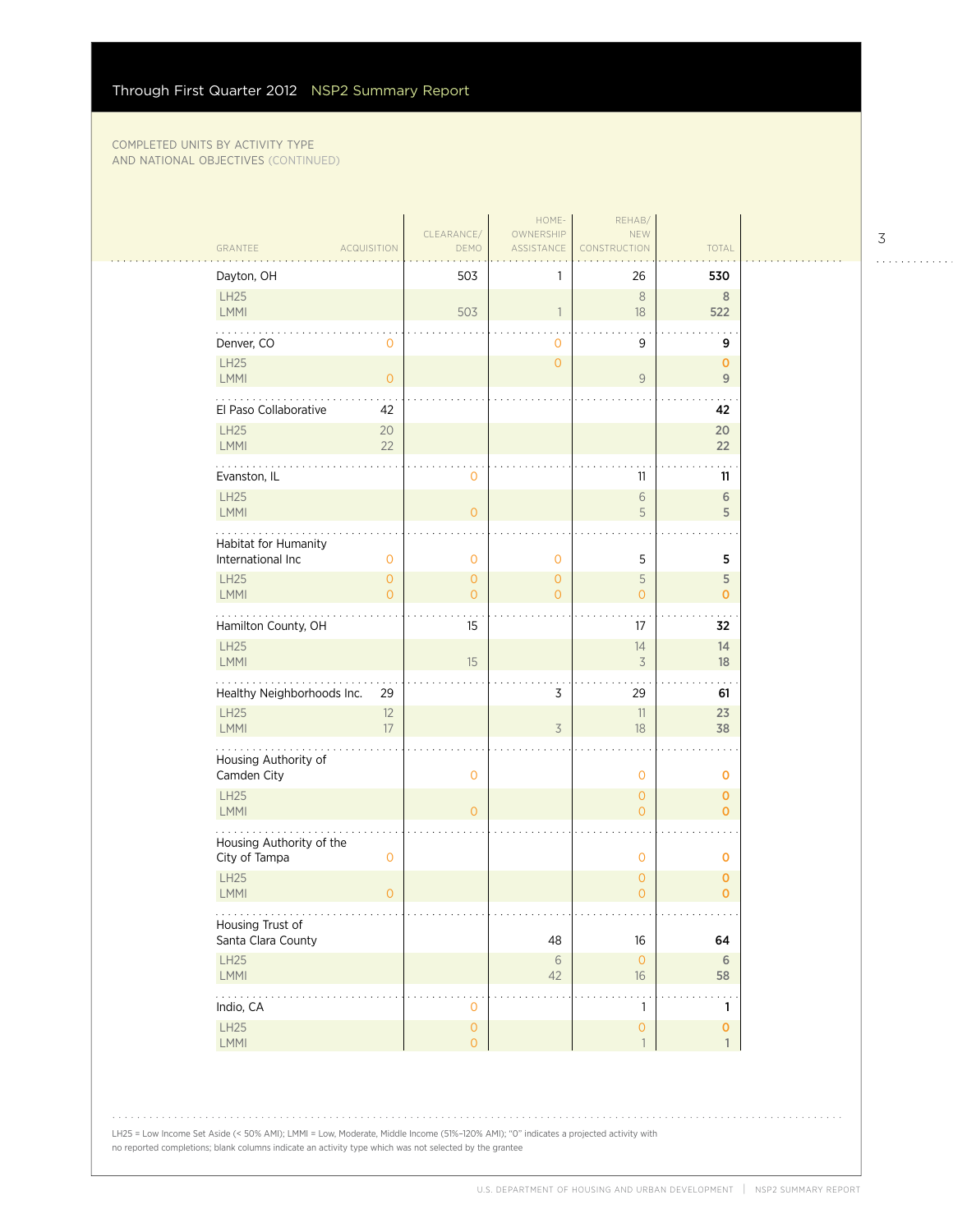no reported completions; blank columns indicate an activity type which was not selected by the grantee

#### COMPLETED UNITS BY ACTIVITY TYPE and national objectives (Continued)

| GRANTEE<br><b>ACQUISITION</b>                                    |                                | DEMO           | ASSISTANCE                                 | CONSTRUCTION                   | TOTAL                          |  |
|------------------------------------------------------------------|--------------------------------|----------------|--------------------------------------------|--------------------------------|--------------------------------|--|
| Lake Worth Community<br>Redevelopment Agency                     | $\mathbf 0$                    | $\mathbf{0}$   | $\mathbf 0$                                | 3                              | 3                              |  |
| LH25<br><b>LMMI</b>                                              | $\mathbf{O}$<br>$\overline{O}$ | $\overline{0}$ | $\mathbf{O}$<br>$\overline{O}$             | 1<br>$\overline{2}$            | $\mathbf{1}$<br>$\overline{2}$ |  |
| Long Beach, CA                                                   | 4                              |                | 66                                         |                                | 70                             |  |
| <b>LH25</b><br><b>LMMI</b>                                       | $\overline{4}$                 |                | 66                                         |                                | 4<br>66                        |  |
| Los Angeles Neighborhood<br>Housing Services Inc.                |                                |                | 32                                         |                                | 32                             |  |
| LH25<br><b>LMMI</b>                                              |                                |                | $\overline{\phantom{a}}$<br>31             |                                | $\mathbf{1}$<br>31             |  |
| Los Angeles, CA                                                  |                                |                | $\mathbf 0$                                | 6                              | 6                              |  |
| <b>LH25</b><br><b>LMMI</b>                                       |                                |                | $\mathbf{O}$<br>$\overline{O}$             | $\mathbf{O}$<br>6              | $\mathbf{O}$<br>6              |  |
| Massachusetts Housing<br>Investment Corporation                  |                                |                | 10                                         | 185                            | 195                            |  |
| LH25<br><b>LMMI</b>                                              |                                |                | 10 <sup>°</sup>                            | 60<br>125                      | 60<br>135                      |  |
| Metropolitan Development<br>and Housing Agency                   | 159                            |                | 4                                          | 11                             | 174                            |  |
| LH25<br><b>LMMI</b>                                              | 148<br>11                      |                | $\overline{4}$                             | $\mathbf{O}$<br>11             | 148<br>26                      |  |
| Milwaukee, WI                                                    |                                | 64             | 10                                         | $\mathbf 0$                    | 74                             |  |
| LH25<br><b>LMMI</b>                                              |                                | 64             | $\overline{\mathcal{S}}$<br>$\overline{7}$ | $\mathbf{O}$<br>$\overline{0}$ | $\overline{3}$<br>71           |  |
| Minneapolis, MN                                                  |                                | $\mathbf 0$    | 39                                         | $\mathbf{O}$                   | 39                             |  |
| <b>LH25</b><br><b>LMMI</b>                                       |                                | $\overline{O}$ | $\overline{0}$<br>39                       | $\mathbf{O}$<br>$\overline{O}$ | $\mathbf{0}$<br>39             |  |
| Modesto, CA                                                      | 45                             |                |                                            |                                | 45                             |  |
| LH25<br>LMMI                                                     | 5<br>40                        |                |                                            |                                | 5<br>40                        |  |
| $\cdots$<br>National Housing Trust<br>Community Development Fund |                                |                |                                            | $\mathbf 0$                    | O                              |  |
| <b>LH25</b><br>LMMI                                              |                                |                |                                            | $\circ$<br>$\overline{O}$      | $\mathbf{0}$<br>$\mathbf{O}$   |  |
| Neighborhood Housing<br>Services of Orange County                |                                |                | $\mathbf{O}$                               | 10                             | 10                             |  |
| LH25<br>LMMI                                                     |                                |                | $\mathsf O$<br>$\overline{O}$              | $\overline{4}$<br>$6\,$        | 4<br>6                         |  |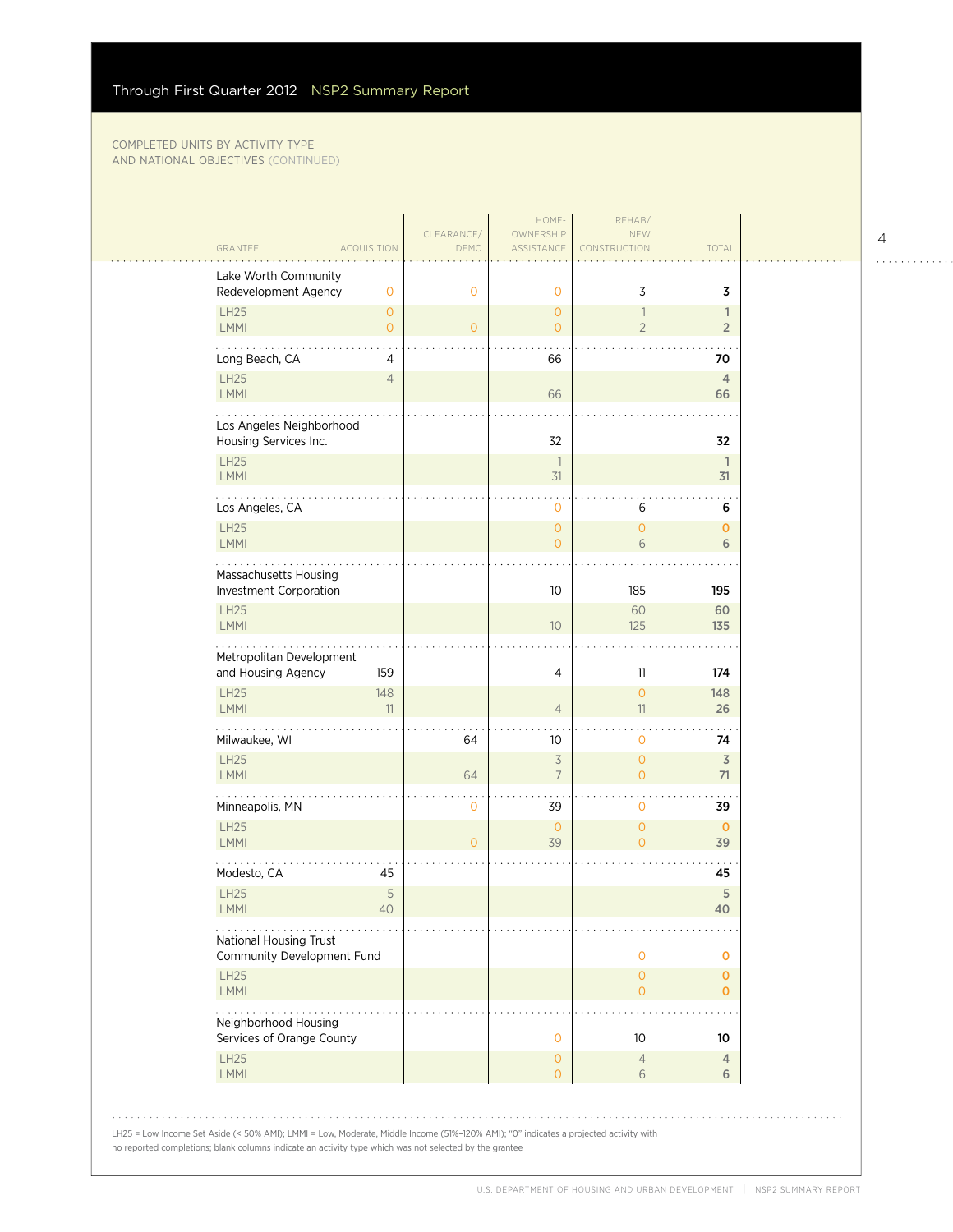#### COMPLETED UNITS BY ACTIVITY TYPE and national objectives (Continued)

| GRANTEE<br><b>ACQUISITION</b>                           | CLEARANCE/<br>DEMO   | HOME-<br>OWNERSHIP<br>ASSISTANCE | REHAB/<br><b>NEW</b><br>CONSTRUCTION | <b>TOTAL</b>      |  |
|---------------------------------------------------------|----------------------|----------------------------------|--------------------------------------|-------------------|--|
|                                                         |                      |                                  |                                      |                   |  |
| Neighborhood Housing<br>Services of South Florida, Inc. |                      |                                  | 3                                    | 3                 |  |
| LH25                                                    |                      |                                  | $\mathbf{O}$                         | $\mathbf 0$       |  |
| LMMI                                                    |                      |                                  | 3                                    | $\overline{3}$    |  |
| Neighborhood Lending                                    |                      |                                  |                                      |                   |  |
| Partners of West Florida, Inc. 83                       | 23                   | 2                                | $\mathbf 0$                          | 108               |  |
| <b>LH25</b>                                             | 19                   |                                  | $\mathbf{0}$                         | 19                |  |
| LMMI                                                    | 64<br>23             | $\overline{2}$                   | $\Omega$                             | 89                |  |
| New Orleans                                             |                      |                                  |                                      |                   |  |
| Redevelopment Authority                                 | 20<br>0              |                                  | $\mathbf 0$                          | 20                |  |
| <b>LH25</b><br><b>LMMI</b>                              | $\overline{O}$<br>20 |                                  | $\mathbf{O}$<br>$\overline{0}$       | $\mathbf 0$<br>20 |  |
|                                                         |                      |                                  |                                      |                   |  |
| New York City, NY                                       | 0                    | $\mathbf 0$                      | $\mathbf{O}$                         | 0                 |  |
| <b>LH25</b><br>LMMI                                     | 0<br>$\Omega$        | $\Omega$                         | $\mathbf{O}$<br>$\Omega$             | 0<br>$\mathbf{O}$ |  |
| .                                                       |                      |                                  |                                      |                   |  |
| Newark, NJ                                              | 0                    |                                  | $\mathbf 0$                          | o                 |  |
| LH25                                                    | $\overline{O}$       |                                  | $\mathbf{O}$                         | $\mathbf 0$       |  |
| <b>LMMI</b>                                             | $\overline{O}$       |                                  | $\Omega$                             | $\mathbf 0$       |  |
| North Little Rock, AR                                   | 3<br>0               | 0                                | 15                                   | 18                |  |
| <b>LH25</b>                                             | $\mathbf{O}$         |                                  | 11                                   | 11                |  |
| <b>LMMI</b>                                             | $\overline{O}$<br>3  | $\overline{O}$                   | $\overline{4}$                       | $\overline{7}$    |  |
| Palm Beach County, FL                                   | 0                    | 11                               | $\mathbf{0}$                         | 11                |  |
| <b>LH25</b>                                             | $\overline{0}$       | $\overline{9}$                   | $\mathbf{O}$                         | $9$               |  |
| LMMI                                                    | $\Omega$             | $\overline{2}$                   | $\Omega$                             | $\overline{2}$    |  |
| Philadelphia, PA                                        | 0                    |                                  | $\mathbf 0$                          | o                 |  |
| <b>LH25</b>                                             |                      |                                  | $\mathbf{O}$                         | $\mathbf 0$       |  |
| LMMI                                                    | $\overline{O}$       |                                  | $\mathbf{O}$                         | $\mathbf 0$       |  |
| Phoenix, AZ                                             | 11<br>0              | 0                                | 19                                   | 30                |  |
| <b>LH25</b>                                             |                      |                                  | $\mathbf{O}$                         | $\mathbf 0$       |  |
| <b>LMMI</b>                                             | $\mathbf{O}$<br>11   | $\mathbf{O}$                     | 19                                   | 30                |  |
| .<br>Pima County, AZ                                    | 18                   | 101                              | .<br>60                              | .<br>179          |  |
| LH25                                                    |                      | 31                               | 26                                   | 57                |  |
| LMMI                                                    | $18\,$               | 70                               | 34                                   | 122               |  |
| Prichard Housing Authority                              | 13<br>24             |                                  | 14                                   | 51                |  |
| LH25                                                    |                      |                                  | $\mathbf{0}$                         | $\mathbf 0$       |  |
| LMMI                                                    | 13<br>24             |                                  | 14                                   | 51                |  |
| Reading, PA                                             | 0                    | 0                                | 8                                    | 8                 |  |
| LH25                                                    | 0                    | $\circ$                          | $\overline{2}$                       | $\overline{2}$    |  |
| LMMI                                                    | $\overline{O}$       | $\overline{O}$                   | 6                                    | 6                 |  |